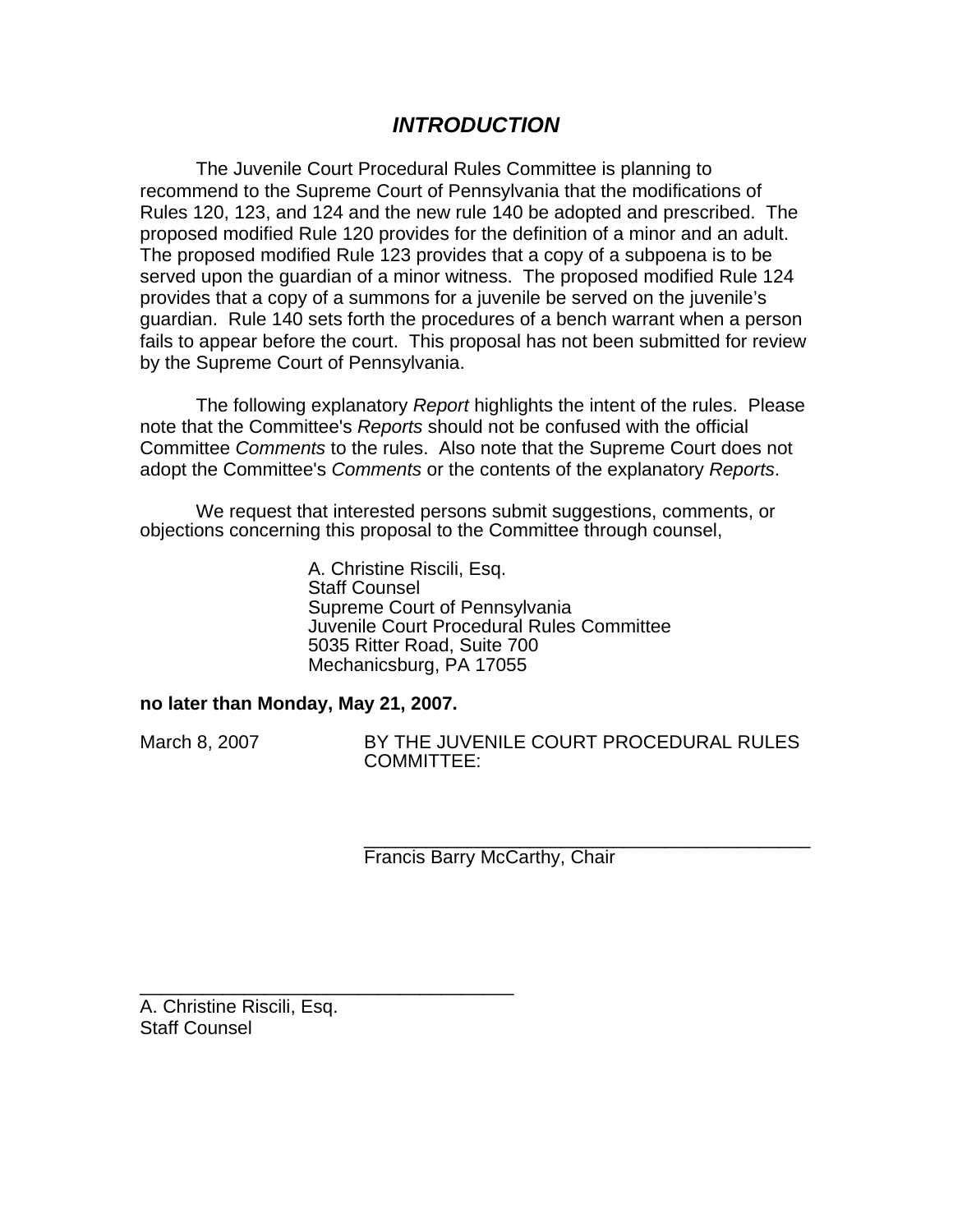## *EXPLANATORY REPORT*

## **RULE 120 - DEFINITIONS**

 The Committee is proposing two new definitions. The term "minor" differentiates between a child who may be a witness to a proceeding with a child who is a "juvenile" and is the subject of the proceeding. This would include any child seventeen years of age or younger. The second term "adult" includes anyone eighteen years or older.

### **RULE 123 - SUBPOEANA**

 The Committee is proposing that paragraph (E) be added to Rule 123. The Committee feels that it is important that the guardian of a minor witness be given a copy of the subpoena to impress upon their child the importance of a subpoena and allows the guardian to ensure his or her child is present for a hearing.

#### **RULE 124 - SUMMONS**

 The Committee is proposing that paragraph (D) be added to Rule 124. Requiring the guardian to be served a copy of the juvenile's summons ensures that the guardian knows about his or her child's hearing date and time.

### **RULE 140 - BENCH WARRANTS**

 This new proposed rule provides for procedures when a bench warrant is issued for failing to appear for a hearing. There are separate procedures when the warrant is issued for a juvenile who is the subject of the hearing and a witness to the proceeding.

 Pursuant to paragraph (B)(1), if a juvenile is picked up on a bench warrant, the juvenile is to be brought to the judge who issued the warrant unless the judge specifically authorized detention in the warrant. Pursuant to paragraph (B)(2), if detention was authorized in the warrant, the juvenile must have a hearing before the judge by the next business day or the juvenile is to be released.

 Pursuant to paragraph (B)(3), if a juvenile is picked up on a bench warrant, the guardian of the juvenile is to be notified immediately of the juvenile's whereabouts and the reason for the issuance of the bench warrant. This provision ensures that the guardian knows of the detention and the reasons for the detention.

 Under paragraph (B)(4), if a juvenile is picked up in another county, the juvenile is to be transported immediately back to the county of issuance. If transportation cannot be arranged immediately, the juvenile is to be taken to a judge of the county where the juvenile is found. The judge is to decide: 1) if the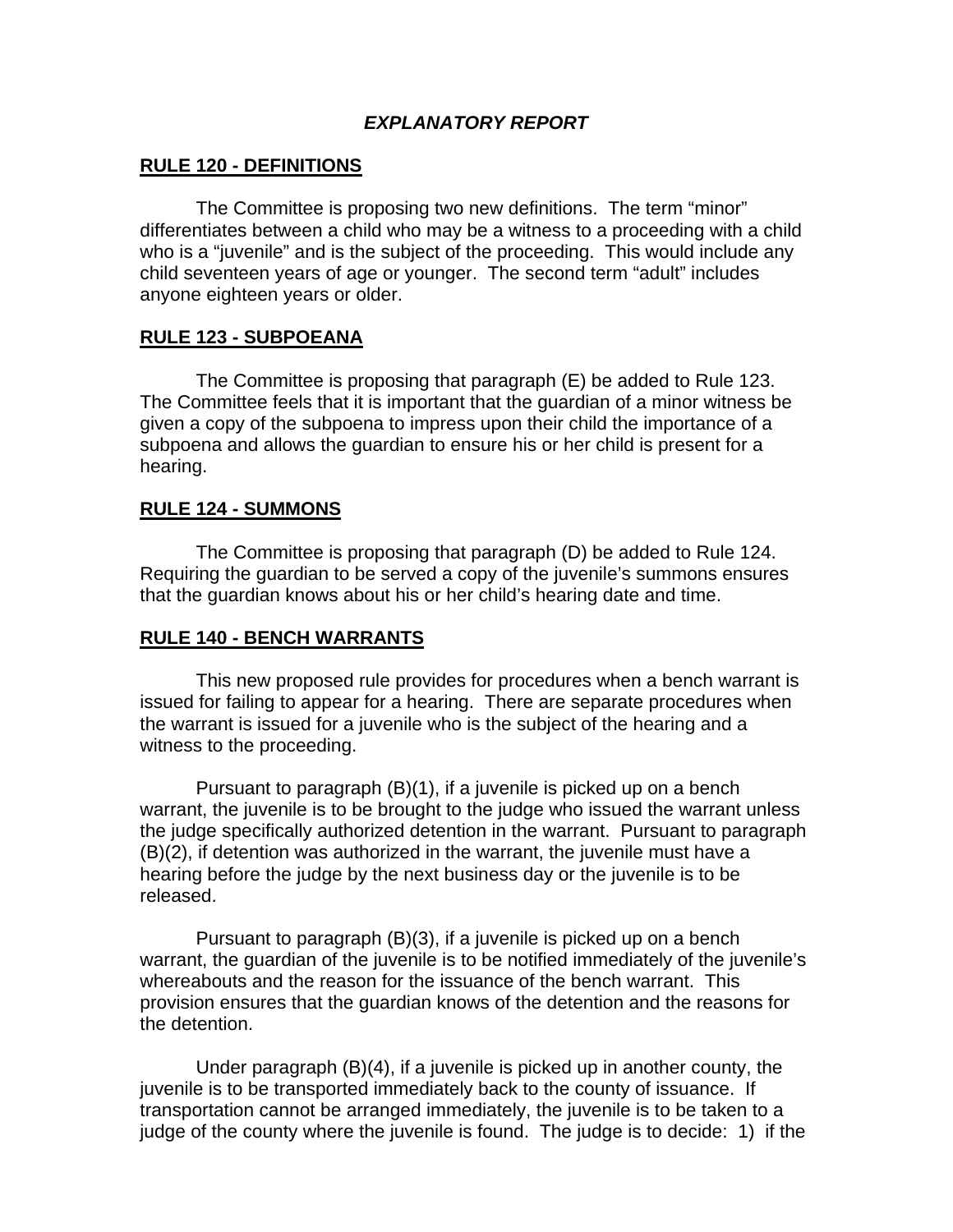juvenile is the subject of the warrant; 2) if detention of the juvenile is warranted; and 3) what arrangements for transporting the juvenile back to the county of issuance are necessary.

 If a witness is picked up on a bench warrant pursuant to paragraph (C)(1), the witness is to be brought to the judge immediately. If the witness is not brought before a judge, the witness is to be released unless a motion to detain the witness has been filed. Pursuant to paragraph (C)(2), if a motion has been filed, the witness is to see a judge no later than the next business day or is to be released.

 A motion to detain a witness can be filed by any party. The motion should aver the necessity of the witness's detention. This averment should be supported by facts leading to this necessity.

 When the witness is brought before the judge, the judge is to address the motion and the reasons for the necessity of the witness's detention. For example, the witness may be harmed if the witness is not taken into protective custody or the witness may flee the jurisdiction because of threats of bodily injury or fear of implication in a crime or delinquent act.

 Pursuant to paragraph (C)(3), if a witness is a minor, the witness's guardian is to be notified immediately of the witness's whereabouts and the reasons for the issuance of the bench warrant. This provision ensures that the guardian is told about the bench warrant and the place of detention.

 Pursuant to paragraph (C)(4), if a bench warrant is executed in another county, the county of issuance is to be notified immediately and the witness is to be transported to the county of issuance. If transportation cannot be arranged immediately, the witness is to be released unless a motion to detain the witness has been filed.

 If a motion to detain the witness has been filed, the witness shall appear before a judge within twenty-four hours or the next business day. The judge is to determine: 1) if the witness is the subject of the warrant; 2) if detention is warranted; and 3) what arrangements for transporting the witness back to the county of issuance are necessary. In no circumstances is the witness to remain in another county for more than seventy-two hours of the execution of the warrant.

 Pursuant to paragraph (D), in all cases, the bench warrant is to be executed without unnecessary delay. The bench warrant is to be returned to the issuing judge. Once there has been a hearing on the bench warrant, the bench warrant is to be marked as executed in the system to ensure the subject of the warrant is not picked up again on the same warrant.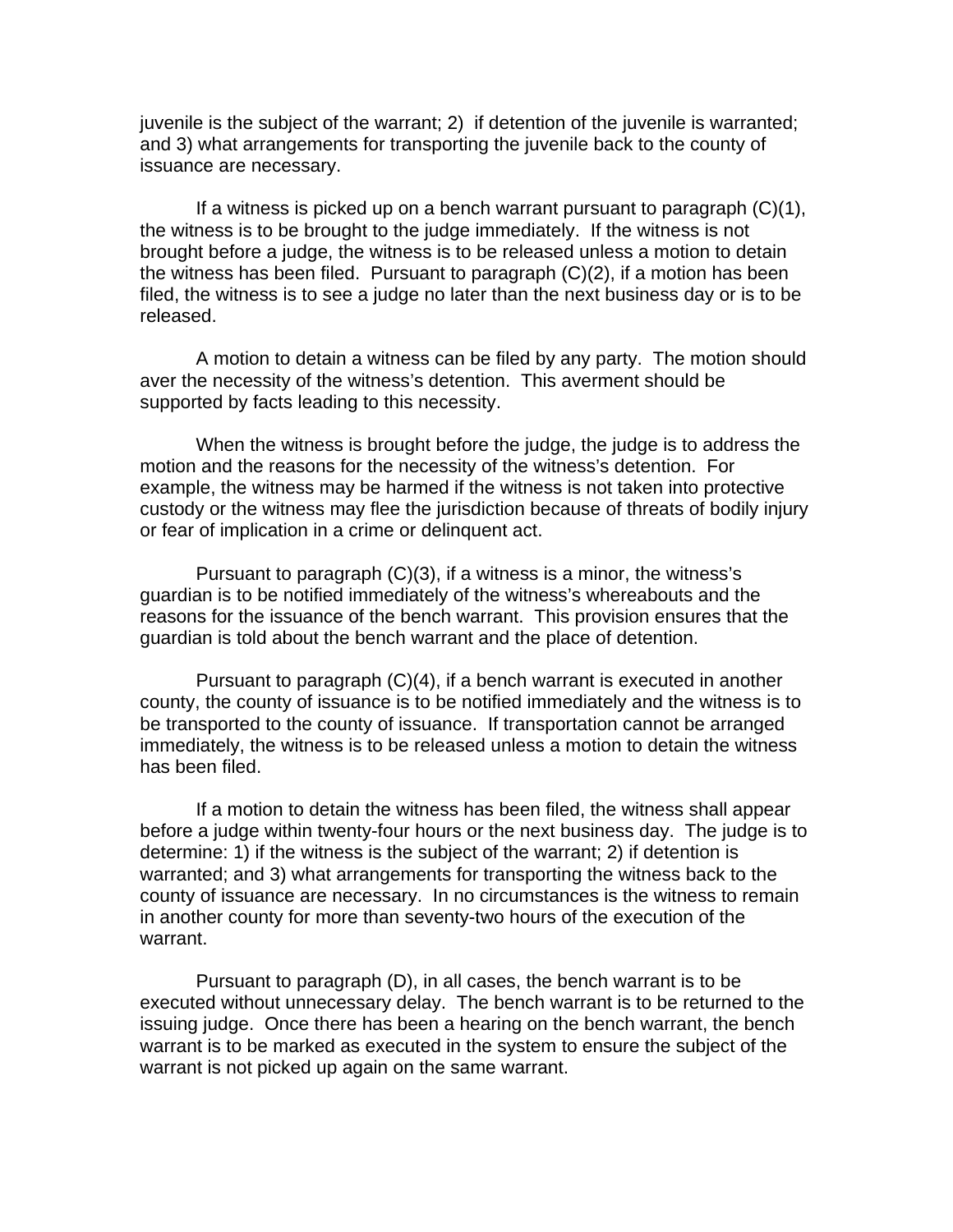**RULE 120. DEFINITIONS.** 

**\* \* \*** 

**ADULT is any person eighteen years old or older.**

**MINOR is any person under the age of eighteen.**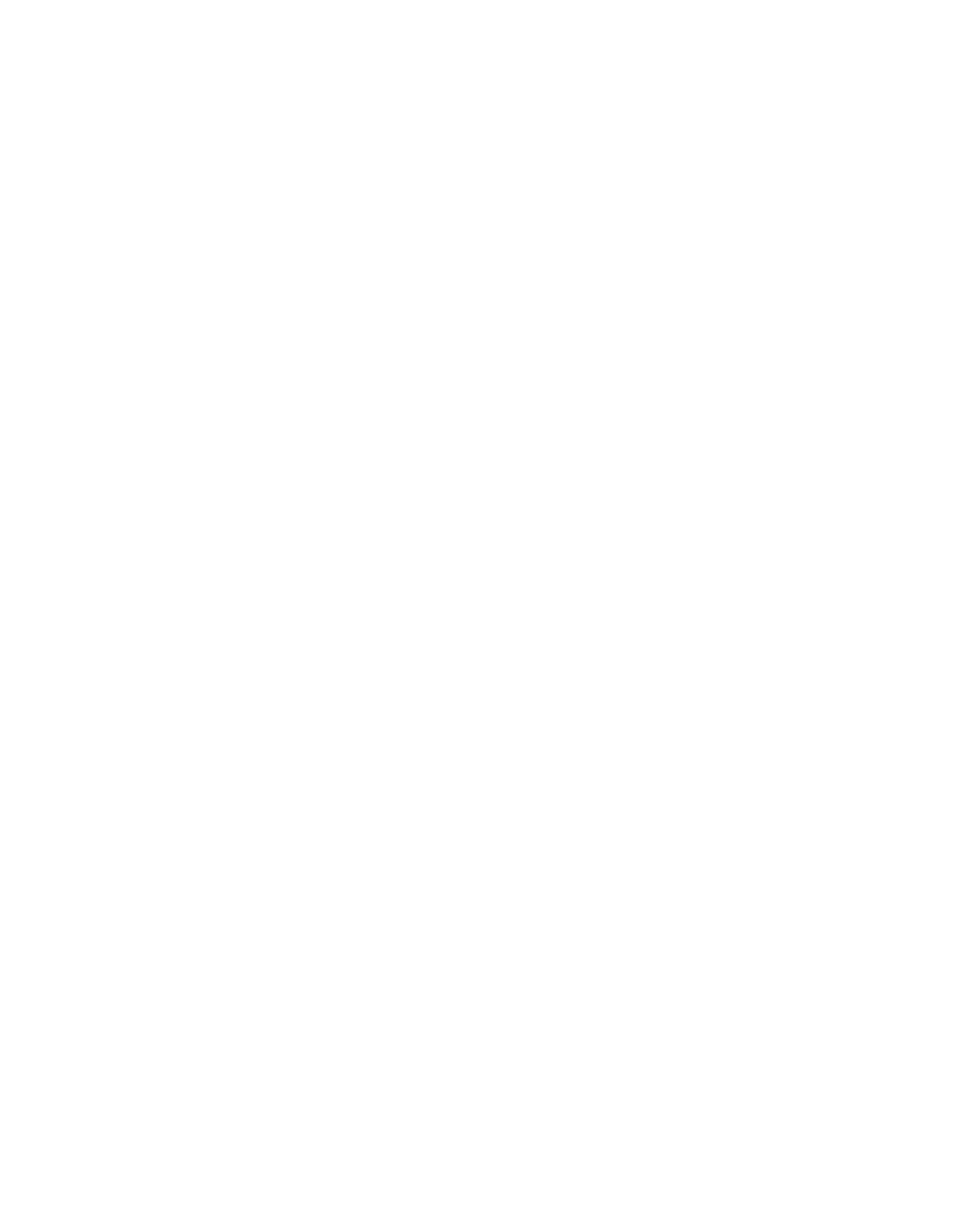### **RULE 123. SUBPOENAS**

- A. **Contents.** A subpoena in a delinquency case shall:
	- 1) order the witness named to appear before the court at the date, time, and place specified;
	- 2) order the witness to bring any items identified or described;
	- 3) state on whose behalf the witness is being ordered to testify; and
	- 4) state the identity, address, and phone number of the person who applied for the subpoena.

#### B. **Service.**

- 1) **Method of Service.** A subpoena shall be served upon a witness by:
	- a) in-person delivery;
	- b) registered or certified mail, return receipt requested, or
	- c) by first class mail.
- 2) **Proof of Service.** The following shall be *prima facie* evidence of service of the subpoena:
	- a) A completed return receipt;
	- b) Hand signed receipt of personal delivery; or
	- c) Affidavit of in-person delivery signed by a process server.
- C. **Duration.** A subpoena shall remain in force until the end of a proceeding.
- D. **Bench Warrant.** If any subpoenaed person fails to appear for the hearing and the court finds that sufficient notice was given, the court may issue a bench warrant.

#### **E. Parental notification. If a witness is a minor, a copy of the subpoena shall be served upon the witness's guardian.**

#### *COMMENT*

For power to compel attendance, see 42 Pa.C.S. § 6333. Nothing in this rule prohibits the court from holding a contempt hearing. *See In re Crawford*, 519 A.2d 978 (Pa. Super. Ct. 1987) for punishing juveniles for contempt.

**Prior to issuing a bench warrant for a minor, the judge should determine if the guardian of the witness was served. See Rule 140 for procedures on bench warrants.**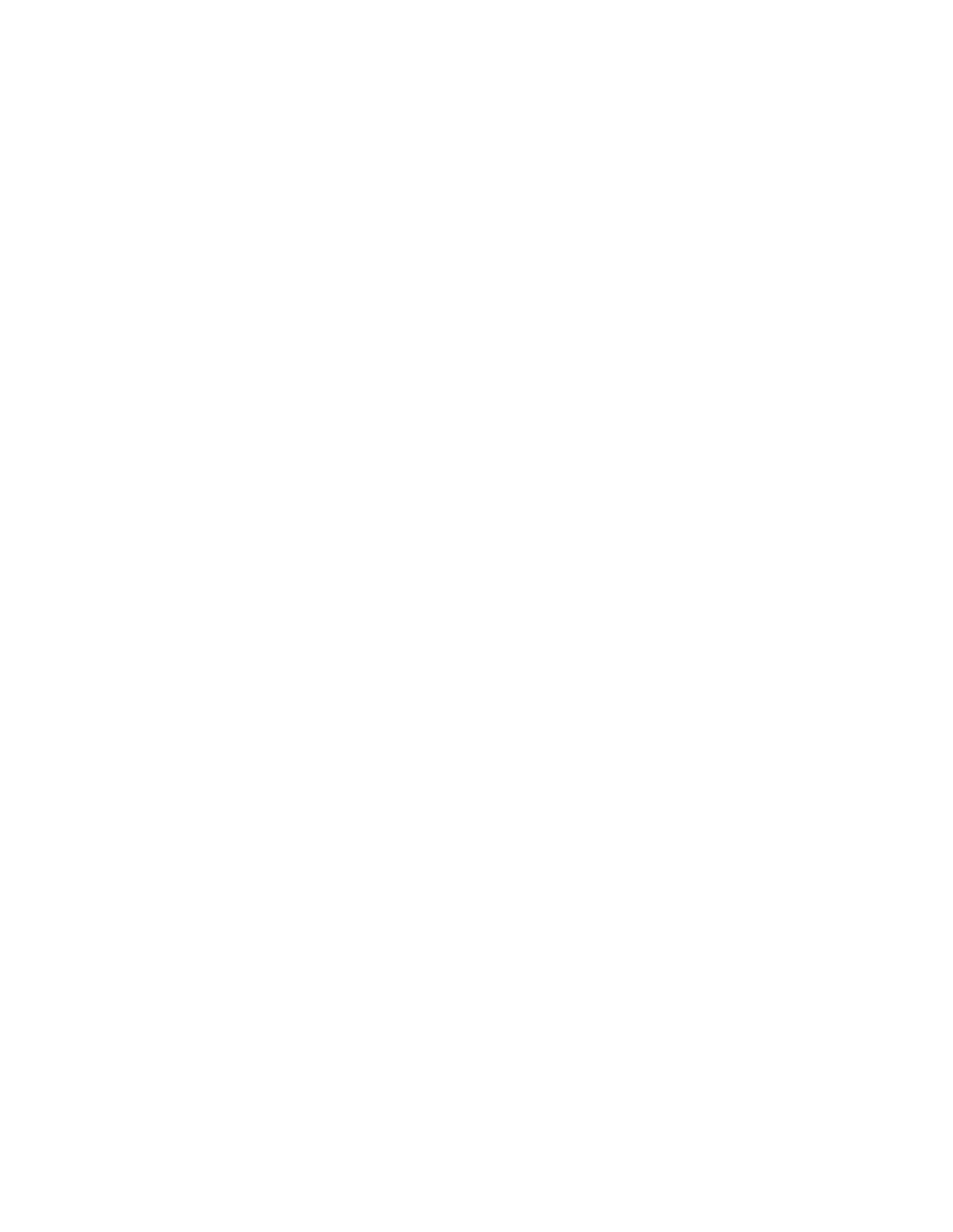### **RULE 124. SUMMONS AND NOTICE**

#### A. **Requirements of the summons.** The summons shall:

- 1) be in writing;
- 2) set forth the date, time, and place of the hearing;
- 3) instruct the juvenile about the juvenile's right to counsel, and if the juvenile cannot afford counsel, the right to assigned counsel; and
- 4) give a warning stating that the failure to appear for the hearing may result in arrest.
- B. **Method of Service.** Summons or notice shall be served:
	- 1) in-person; or
	- 2) by first-class mail.
- C. **Bench Warrant.** If any summoned person fails to appear for the hearing and the court finds that sufficient notice was given, the court may issue a bench warrant.

### **D. Parental notification. A copy of the summons shall be served upon the juvenile's guardian.**

#### **COMMENT**

Under Rule 800, 42 Pa.C.S. § 6335(c) was suspended only to the extent that it is inconsistent with this rule. Under paragraph (C), the court is to find a summoned person failed to appear and sufficient notice was given to issue a bench warrant. The fact that the juvenile may abscond or may not attend or be brought to a hearing is not sufficient evidence for a bench warrant. This rule, however, does not prohibit probation from recommending detention. The normal rules of procedure in these rules are to be followed if a juvenile is detained. See Chapter Two, Part D.

**See Rule 140 for procedures on bench warrants.**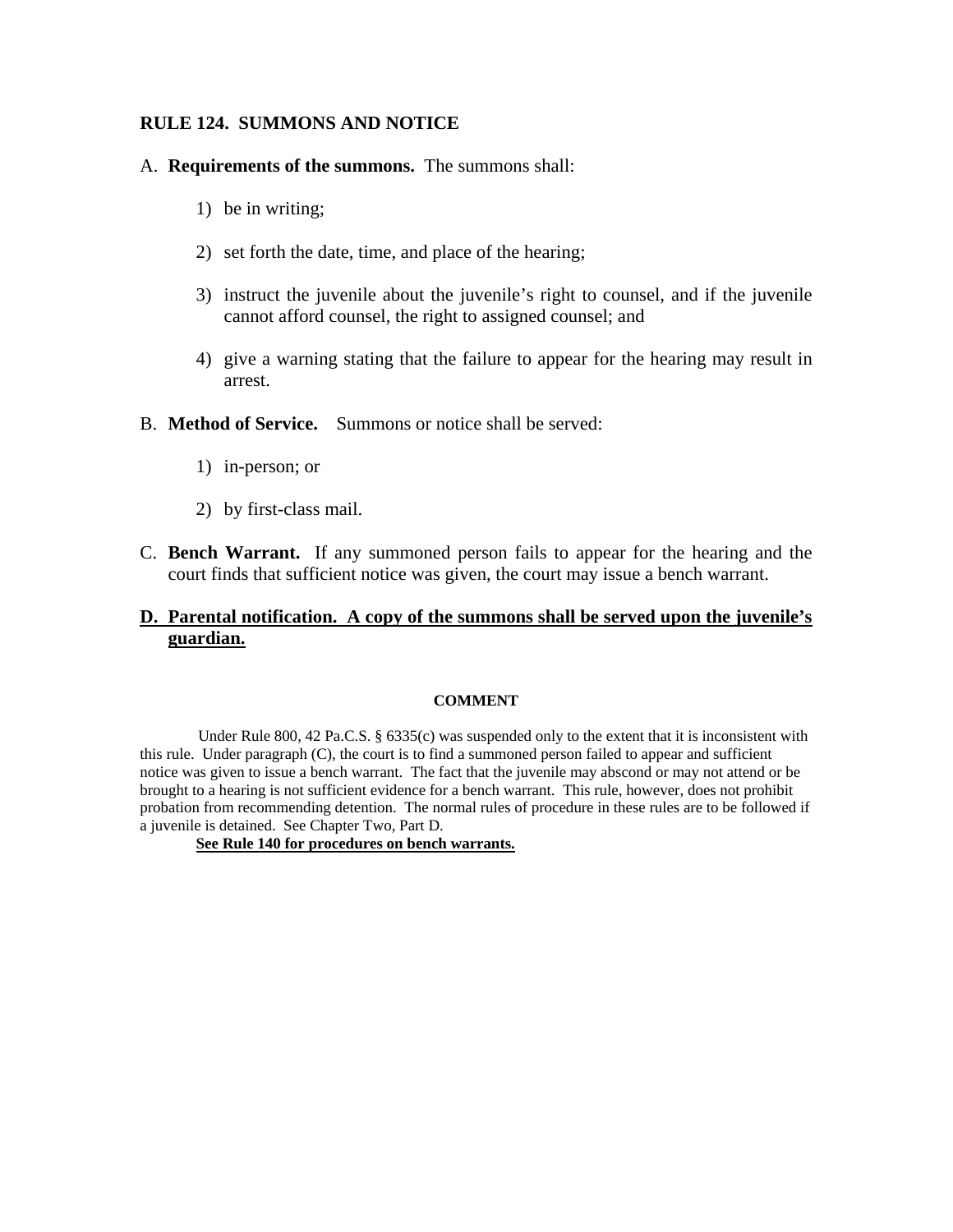## **RULE 140 . BENCH WARRANTS FOR FAILURE TO APPEAR**

A. **Issuance of warrant.** Before a bench warrant may be issued by a judge, the judge shall find that the person received actual notice of the hearing and failed to appear. A judge may not find actual notice solely on the basis of regular mail service.

## B. **Juvenile.**

### 1) **Where to take the juvenile.**

- a) When a bench warrant is executed for a juvenile, the juvenile shall be taken without unnecessary delay to the judge who issued the warrant or a judge designated by the President Judge to hear bench warrants unless the warrant specifically orders detention of the juvenile.
- b) If a juvenile is detained, the juvenile shall be detained in a detention facility or other facility designated in the bench warrant by the judge for the juvenile's protective custody pending a hearing.
- 2) **Prompt hearing.** If a juvenile is detained pursuant to a specific order in the bench warrant, the juvenile shall be brought before the judge who issued the warrant, a judge designated by the President Judge to hear bench warrants, or an out-of-county judge pursuant to paragraph (B)(4) by the next business day. If the juvenile is not brought before a judge within this time, the juvenile shall be released and the bench warrant shall be deemed expired by operation of law.
- 3) **Notification of guardian.** If a juvenile is arrested pursuant to a bench warrant, the police officer shall immediately notify the juvenile's guardian of the juvenile's whereabouts and the reasons for the issuance of the bench warrant.
- 4) **Out-of-county arrest.** If a juvenile is arrested pursuant to a bench warrant in a county other than the county of issuance, the county of issuance shall be notified immediately. Arrangements to transport the juvenile shall be made immediately. If transportation cannot be arranged immediately, then the juvenile shall be taken without unnecessary delay to a judge of the county where the juvenile is found. The judge will identify the juvenile as the subject of the warrant, decide whether detention is warranted, and order that arrangements be made to transport the juvenile to the county of issuance.

### C. **Witnesses.**

### 1) **Where to take the witness.**

a) When a bench warrant is executed for a witness, the witness shall be taken without unnecessary delay to the judge who issued the warrant or a judge designated by the President Judge to hear bench warrants otherwise the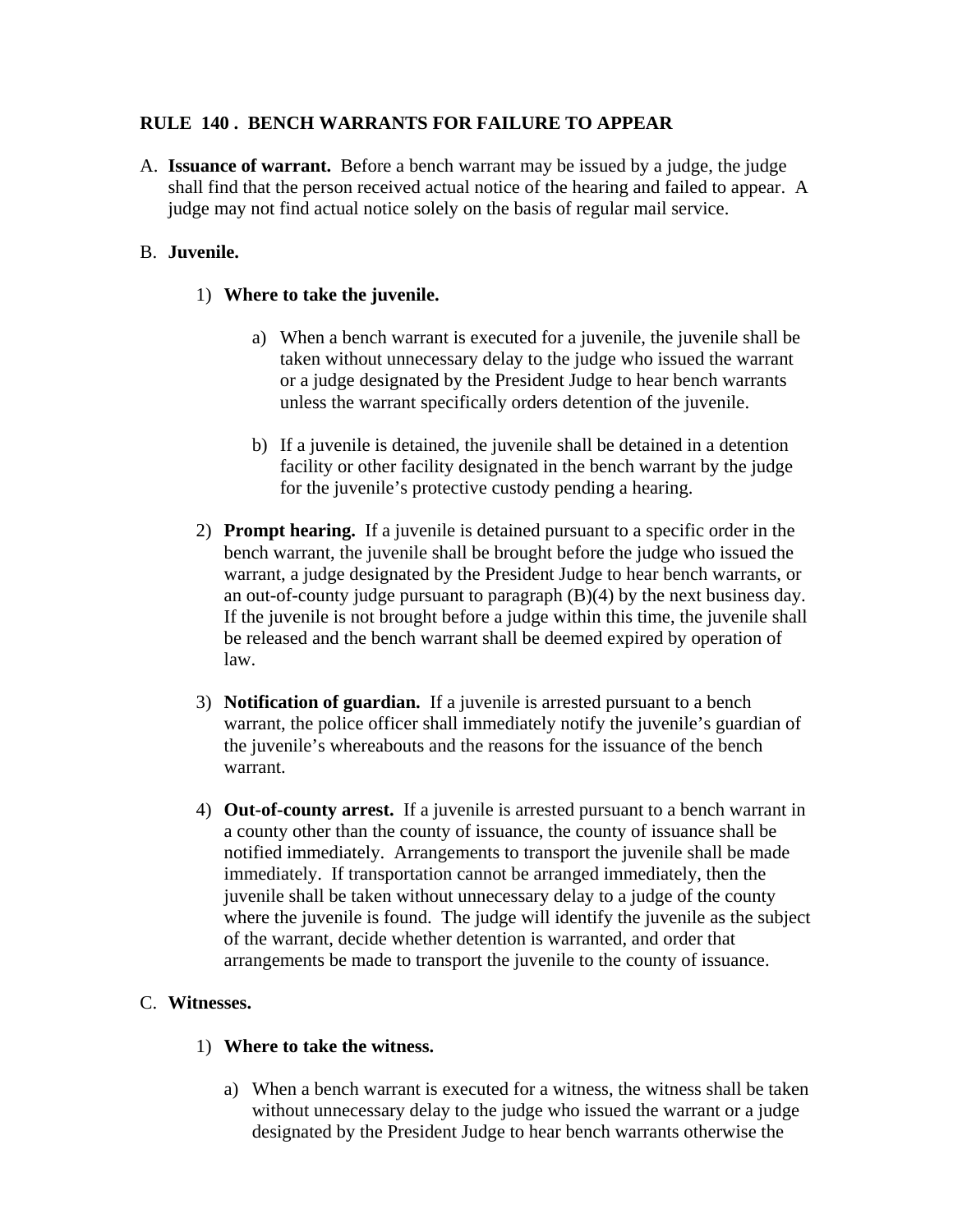witness is to be released unless a motion for detention as a witness has been filed.

- b) If a motion for detention as a witness has been filed, the judge may order detention of the witness pending a hearing.
	- 1) **Minor.** If a detained witness is a minor, the witness shall be detained in a detention facility.
	- 2) **Adult.** If a detained witness is an adult, the witness shall be housed at the county jail.
- 2) **Prompt hearing.** If a witness is detained pursuant to paragraph (C)(1)(b), the witness shall be brought before the judge by the next business day. If the witness is not brought before a judge within this time, the witness shall be released and the order for detention as a witness shall be deemed expired by operation of law.
- 3) **Notification of guardian.** If a witness who is arrested on a bench warrant is a minor, the arresting officer shall immediately notify the witness's guardian of the witness's whereabouts and the reasons for the issuance of the bench warrant.

#### 4) **Out-of-county arrest.**

- a) If a witness is arrested pursuant to a bench warrant in a county other than the county of issuance, the county of issuance shall be immediately notified. Arrangements to transport the witness shall be made immediately. If transportation cannot be arranged immediately, the witness shall be released immediately unless a motion for detention as a witness has been filed. If a motion for detention as a witness has been filed, the witness shall be taken without unnecessary delay to a judge of the county where the witness is found. The judge will identify the witness as the subject of the warrant, decide whether detention as a witness is warranted, and order that arrangements be made to transport the witness to the county of issuance.
- b) The witness shall appear before a judge within twenty-four hours or the next business day. The witness shall be brought back to the county of issuance within seventy-two hours from the execution of the warrant. If the time requirements of this paragraph are not met, the witness shall be released.
	- i) **Minor.** If the witness is a minor, the witness may be detained in an out-of-county detention facility.
	- ii) **Adult.** If the witness is an adult, the witness may be detained in an out-of-county jail.